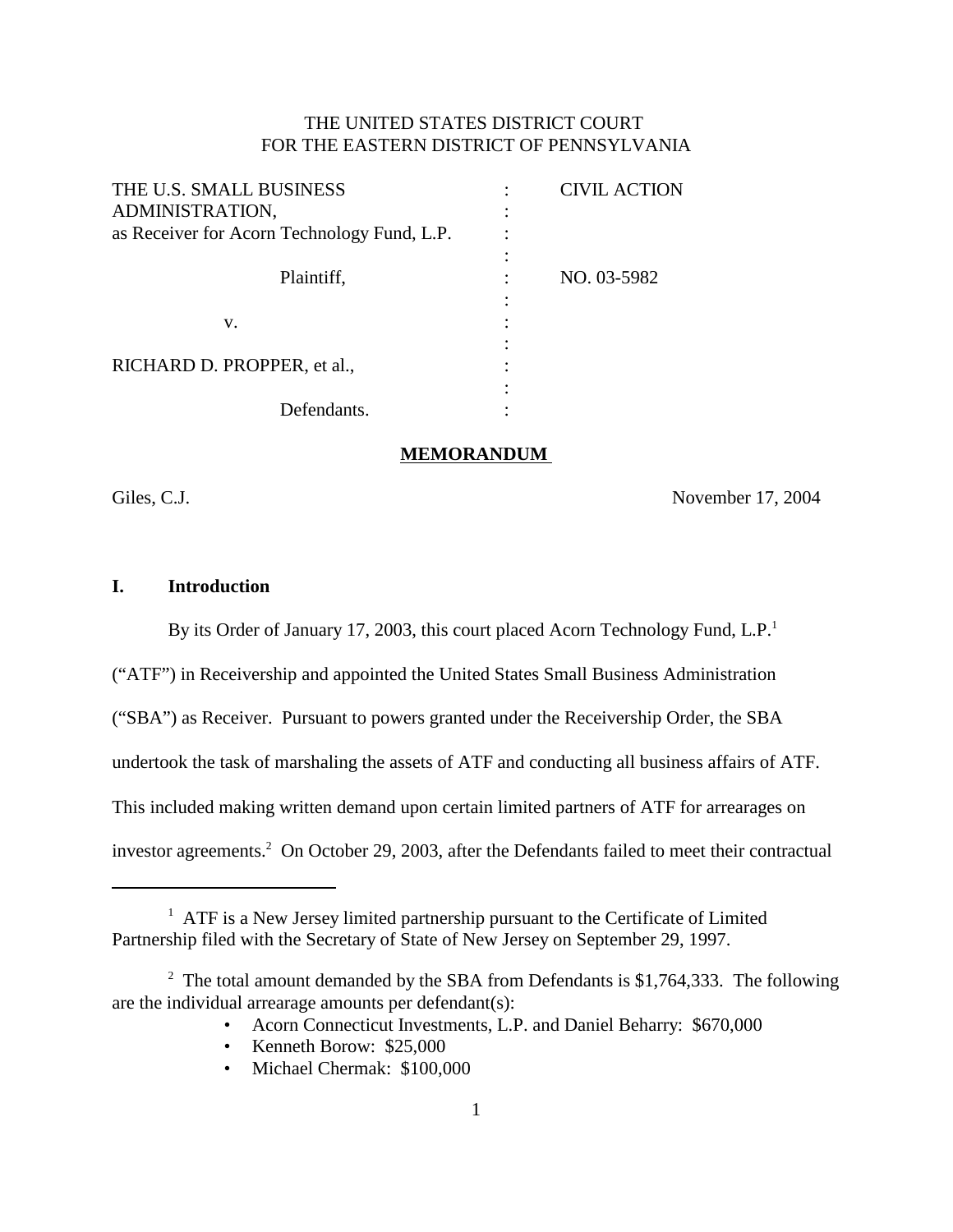obligations, the SBA, in its capacity as Receiver for ATF, brought separate actions against eight individual defendants and one corporate entity alleging breach of contract. The court consolidated all the cases on January 27, 2004. In response to the SBA's demands, all defendants filed answers, affirmative defenses and counterclaims against both ATF and the SBA. The Defendants allege claims for fraud in the inducement against ATF and negligence against the SBA. Before the court is the SBA's Motion to Dismiss Defendants' Counterclaims. For the reasons that follow, SBA's Motion to Dismiss is granted.

#### **II. Background**

After being courted as potential investors by John Torkelsen, president and manager of Acorn Technology Partners, L.L.C. ("ATP"), the general partner of ATF, the Defendants entered into investment agreements ("Subscription Agreements") for a partnership interest in ATF. In the Subscription Agreement**,** each defendant contracted to purchase a limited partnership interest in ATF and to make certain capital contributions to the partnership. (Subscription Agreement § 1.1).

Each defendant was notified and acknowledged, by signature to the Subscription Agreement, that the terms of the limited partners' investment in, and rights regarding, ATF were governed by the Partnership Agreement between ATF and ATP as well as the Information Memorandum. Specifically, in section 2.1(a) of the Subscription Agreement, each investor

- Timothy Garton: \$26,000
- William Lerach: \$750,000
- Kerry Propper: \$25,000
- Richard Propper: \$128,333
- Charles Smith: \$40,000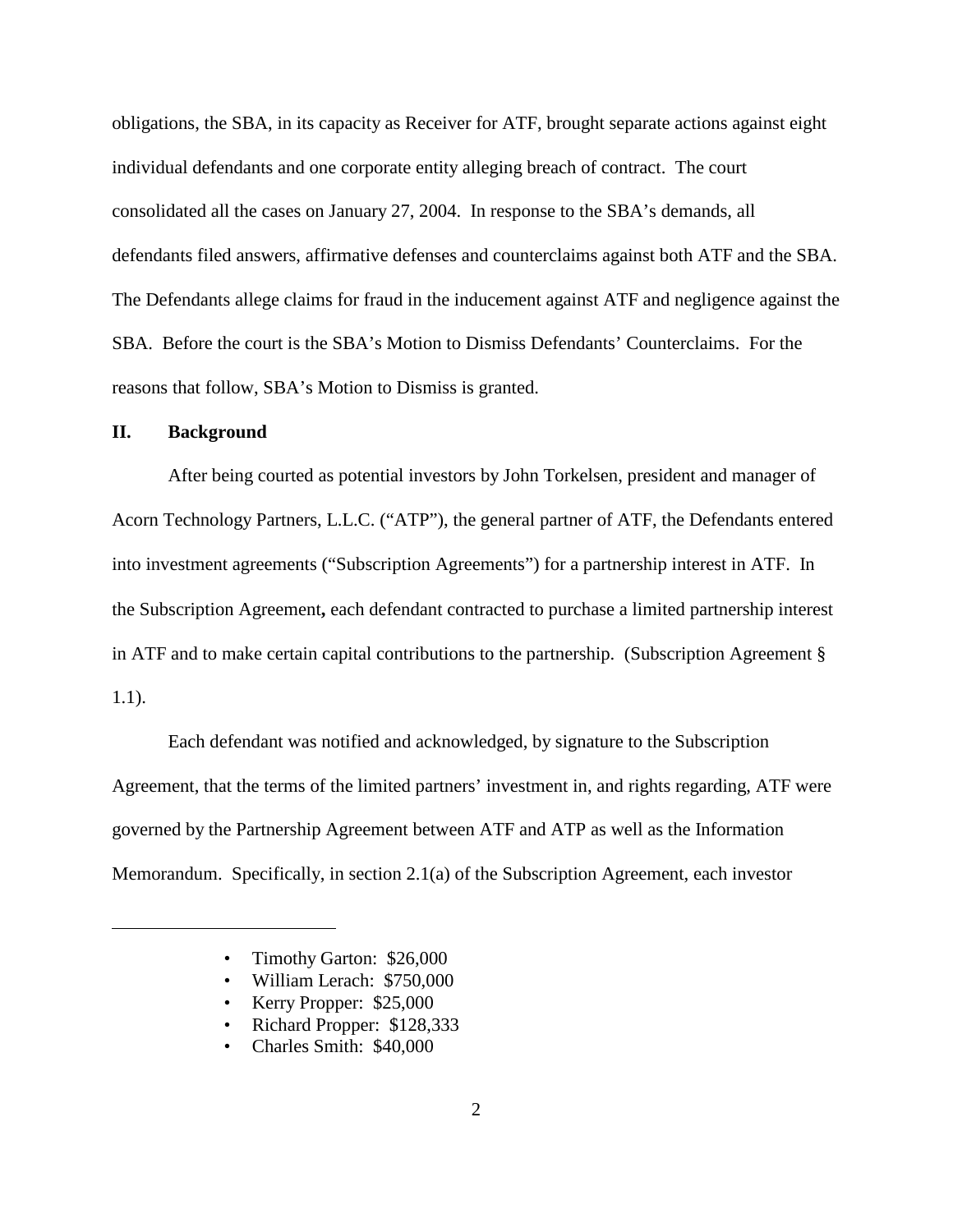acknowledged, represented, and warranted that:

Investor has received and carefully read the Partnership Agreement and Memorandum, and is fully familiar with and understands the contents thereof. Investor confirms that no representations or warranties have been made to Investor regarding the Partnership or the Interests and that Investor has not relied upon any such representation or warranty that is not contained in the Partnership Agreement and/or Memorandum in making the subscription. Investor has based its decision to subscribe for the Interests solely on the information contained in the Offering Memorandum[.]

The Introduction (§ 1) to the Information Memorandum stated that ATF is "a venture capital limited partnership" which "intends to invest in domestic, high growth, emerging companies in the information technology and telecommunications sectors." The Memorandum also explained to potential investors that ATF "expects to participate in the Small Business Investment Company ("SBIC") program run by the U.S. Small Business Administration ("SBA")." While the Memorandum was clear that it was the intention of ATF to apply for a SBIC license, it also disclosed to investors that "there is no assurance that a license will be granted" and that in the event that ATF "does not operate as an SBIC, it will operate as a conventional venture capital fund."

On or about June 25, 1998 ATF submitted its application for an SBIC license to the SBA. A year later, on June 25, 1999, ATF was licensed by the SBA as a SBIC. When ATF was placed in Receivership on January 17, 2003, the Receiver, SBA, was "appointed for the purpose of continuing the operations of [ATF], including without limitation, managing [ATF]'s portfolio of investments, satisfying the claims of creditors and the sale of assets in the ordinary course of business, and defending and pursuing claims and causes of actions available to [ATF], as warranted." ATF, under the SBA's control, has continued to operate as a SBIC.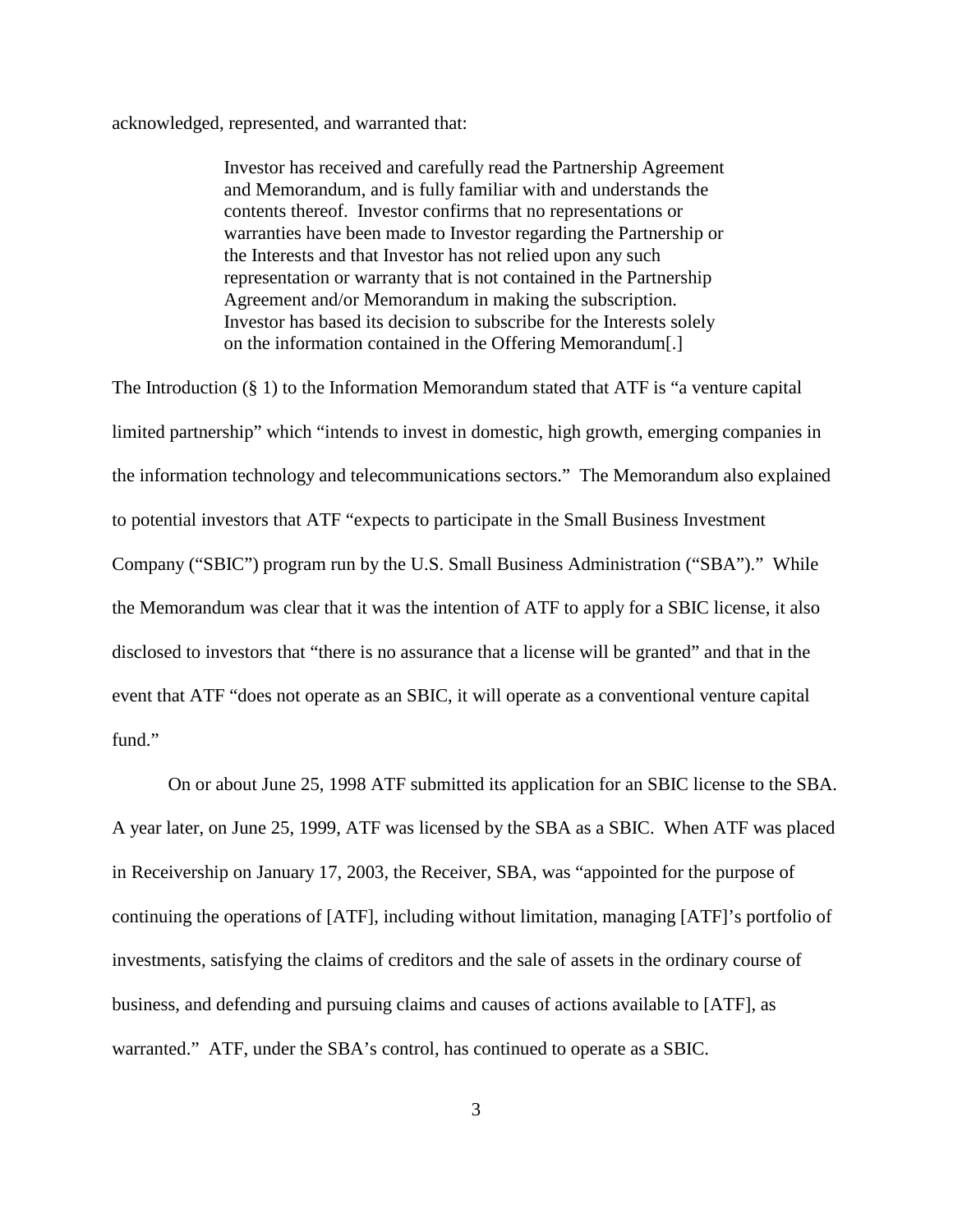### **III. Standard for Motion to Dismiss**

Dismissal of a complaint pursuant to Rule  $12(b)(6)$  is proper "only if it is clear that no relief could be granted under any set of facts that could be proved consistent with the allegations." Hishon v. King & Spalding, 467 U.S. 69, 73 (1984). The court must accept all of plaintiff's allegations as true and draw all reasonable inferences therefrom. See Jenkins v. McKeithen, 395 U.S. 411, 421 (1969) ("the material allegations of complaint are taken as admitted"); Holder v. City of Allentown, 987 F.2d 188, 194 (3d Cir. 1993) ("[a]t all times in reviewing a motion to dismiss we must 'accept as true the factual allegations in the complaint and all reasonable inferences that can be drawn therefrom.'" (quoting Markowitz v. Northeast Land Co., 906 F.2d 100, 103 (3d Cir. 1990))).

## **IV. Discussion**

In their counterclaims, Defendants allege that they are entitled to rescission of their subscription agreement with ATF, as well as a return of all investments, on the theory that they were fraudulently induced to enter into their contracts with ATF**.** Defendants argue that ATF, controlled and operated by Wood Tate, John Torkelsen, his wife and son ("the Torkelsens") and its general partner ATP, intended from the outset to engage in fraudulent activity which would violate the rules and regulations applicable to SBICs. In its Motion to Dismiss the Defendants' Counterclaims, the SBA argues that rescission and the return of Defendants' investment are not the proper remedy. Because the court finds that the claims asserted by the Defendants against ATF are derivative in nature, thereby dismissing Defendants' claims for fraudulent inducement, it does not reach the issue of proper remedy.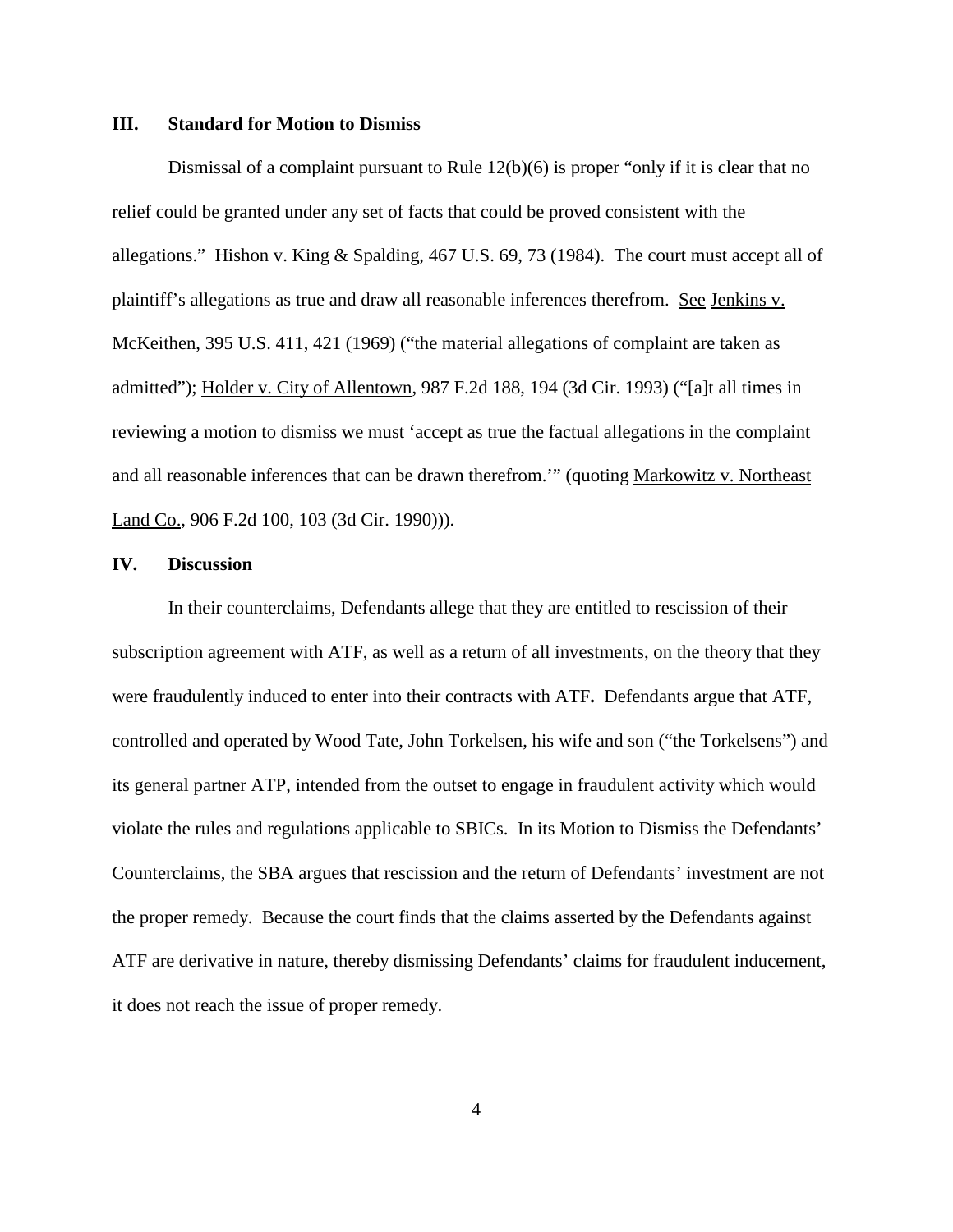#### A. Defendants Claims Against ATF Are Derivative in Nature

Before the court are claims by individual limited partners (Defendants) asserted against the limited partnership to which they belong (ATF). As a suit by limited partners against the partnership, the court must first determine whether the alleged injuries to the Defendants are individual in nature, such that they may be brought directly by the limited partners against the partnership, or if the injuries are primarily to the partnership or the body of the limited partners and must be brought derivatively.

ATF is a New Jersey limited partnership governed by the laws of the State of New Jersey. In 1985, New Jersey adopted the Uniform Limited Partnership Act of 1976 ("ULPA"). Since its inception, the ULPA has recognized the right of limited partners to bring direct suits against the partnership to enforce the limited partner's own rights or liability. See Uniform Limited Partnership Act § 26 (holding that a limited partner "is not a proper party to a proceeding by or against the partnership, except where the object is to enforce a limited partner's right against or liability to the partnership."). In 1976, the revised ULPA added a provision to allow limited partners to bring derivative suits against the partnership or general partners when the general partners refused, or could reasonably be expected to refuse, to bring an action on behalf of the partnership. See Uniform Limited Partnership Act § 1001. New Jersey, like many other jurisdictions, adopted § 1001 of the revised ULPA, which provides:

> A limited partner may bring an action in the right of a limited partnership to recover a judgment in its favor against one or more general partners, former general partners, limited partners, or third parties, if general partners with authority to do so have refused to bring the action or if an effort to cause those general partners to bring the action is not likely to succeed. N.J. Stat. Ann. § 42:2A-62.

> > 5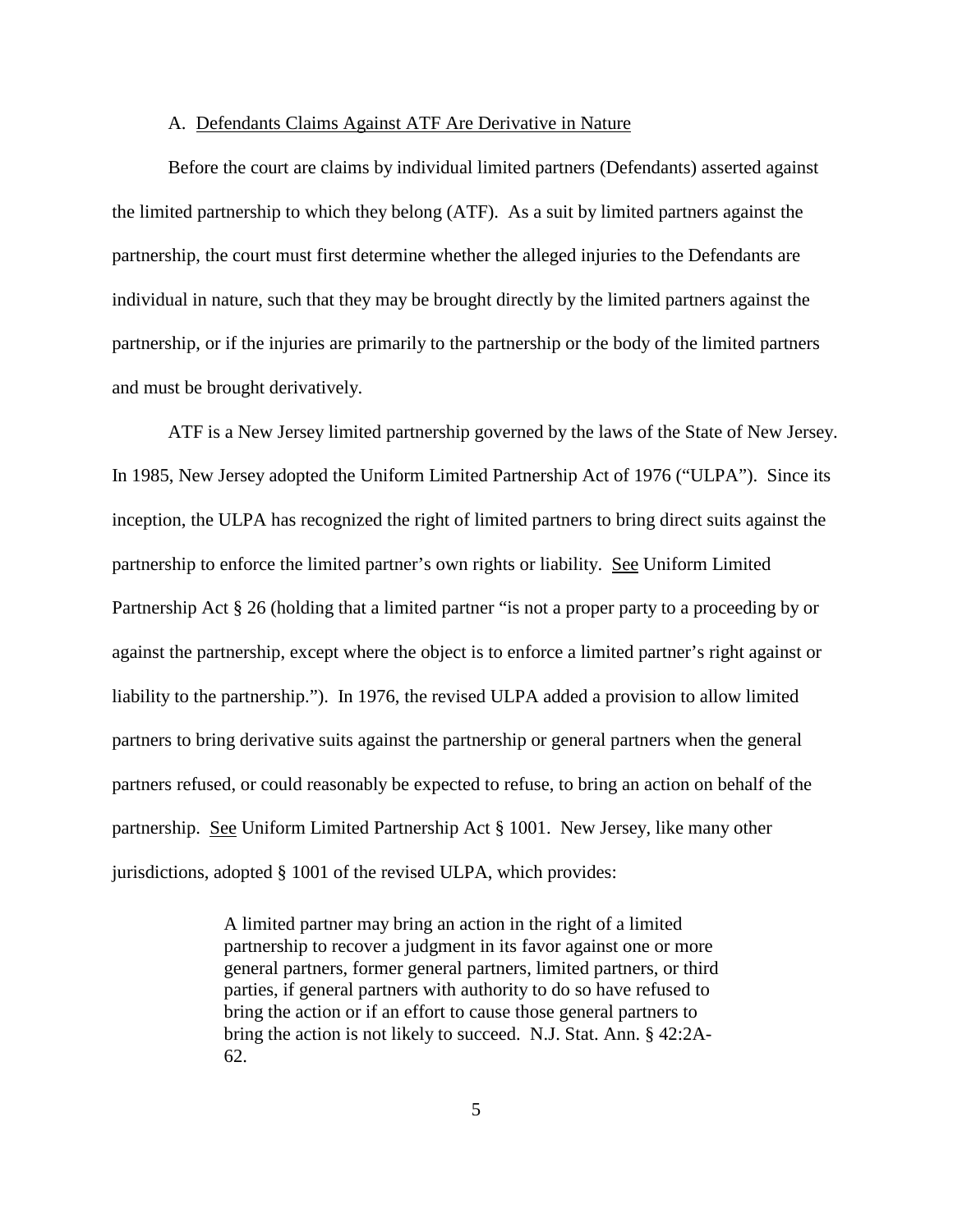No New Jersey court has considered the rights of limited partners to sue the limited partnership. Therefore, this court will, like New Jersey courts, look to other jurisdictions which have adopted the ULPA. See Seventy-Three Land, Inc. v. Mazlar Partners, 637 A.2d 202, 203 (N.J. Super. Ct. App. Div. 1994) (finding that issues not resolved by any New Jersey court opinion, which have been treated by other jurisdictions that have adopted the ULPA, may be regarded as authority). In resolving whether the Defendants' claim is direct or derivative in nature, this court finds persuasive the reasoning of other jurisdictions which have analogized the position of limited partners as investors to that of corporate shareholders. See e.g. Kline Hotel Partners v. Aircoa Equity Interests, Inc., 708 F. Supp. 1193, 1195 (D. Colo. 1989) (recognizing the similarity of limited partners and shareholders to apply general principles of corporate law to determine whether the plaintiffs claims, brought pursuant to State's version of § 1001 of the ULPA, were direct or derivative in nature); Jaffe v. Harris, 312 N.W.2d 381, 385 (Mich. Ct. App. 1981) (same); Energy Investors Fund, L.P. v. Metric Constructors, Inc., 516 S.E.2d 399, 400-01 (N.C. Ct. App. 1999) (same).

To determine whether a complaint states a direct or derivative cause of action, courts look to the "nature of the wrongs alleged in the body of the complaint, not the plaintiff's designation or stated intention." Strasenburgh v. Straubmuller, 683 A.2d 818, 830 (N.J. 1996). Generally, the distinction between direct and derivative actions depends upon whether the harm alleged by the plaintiff is independent of the harm suffered by the corporation or partnership. HB Gen. Corp. v. Manchester Partners, L.P., 95 F.3d 1185, 1194 (3d Cir. 1996). When a plaintiff alleges harm which she has suffered indirectly, through the partnership, such as a the diminution of the value of her investment, malfeasance by the general partners, waste, or breach of fiduciary, the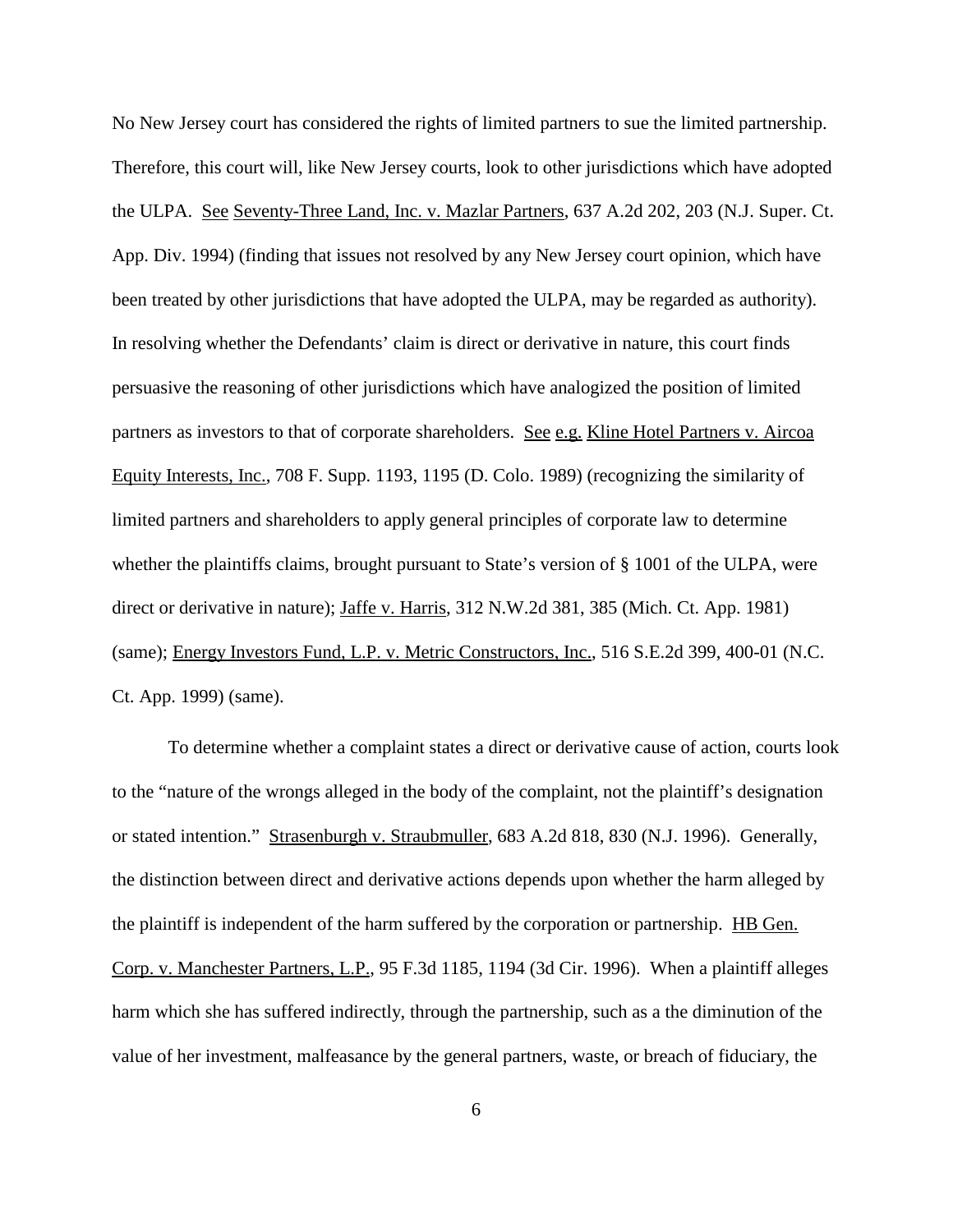claim must be brought derivatively on behalf of the partnership. See Strasenburgh, 683 A.2d at 829-30 (finding diminution in value, waste, and breach of fiduciary to be classically derivative); Kenworthy v. Hargrove, 855 F.Supp. 101, 106 (E.D. Pa. 1994) (noting that malfeasance is the type of derivative action contemplated by Pennsylvania's version of § 1001 of the ULPA). On the other hand, if the plaintiff establishes an injury "separate and distinct" from that suffered by other limited partners, she may proceed against the partnership directly. Strasenburgh, 683 A.2d at 830 (quoting Moran v. Household Int'l, Inc., 490 A.2d 1059, 1070 (Del. 1985)). A classic example of independent harm which should be brought individually is interference with the contractual rights of an investor. Id.

Defendants assert claims of fraudulent misrepresentation, or fraudulent inducement, against ATF based on statements by the Torkelsens, which the Defendants claim were knowingly fraudulent when made and intended to induce reliance by the Defendants to secure their investment in ATF. (Defs.' Mem. In Opp'n to Pl.'s Mot. To Dismiss Countercl. at 3, 10). Fraudulent misrepresentation may be brought directly or derivatively. Golden Tee, Inc. v. Venture Golf Sch., Inc., 969 S.W.2d 625, 632 (Ark. 1998). If the alleged fraud individually induced the investor to enter into the partnership agreement the claim may be brought directly. Id. However, if the alleged fraudulent activity primarily harmed the partnership the claim is derivative. Id. In order to determine whether the claim is direct or derivative in nature, the court must look to the nature of the wrongs alleged rather than the plaintiff's framing of the injury. Strasenburgh, 683 A.2d at 830. See also Golden Tee, 969 S.W.2d at 633 (holding that the purpose of ULPA § 1001 "was not to allow a choice between bringing an individual action or a derivative one," but to permit limited partners to bring derivative actions where appropriate).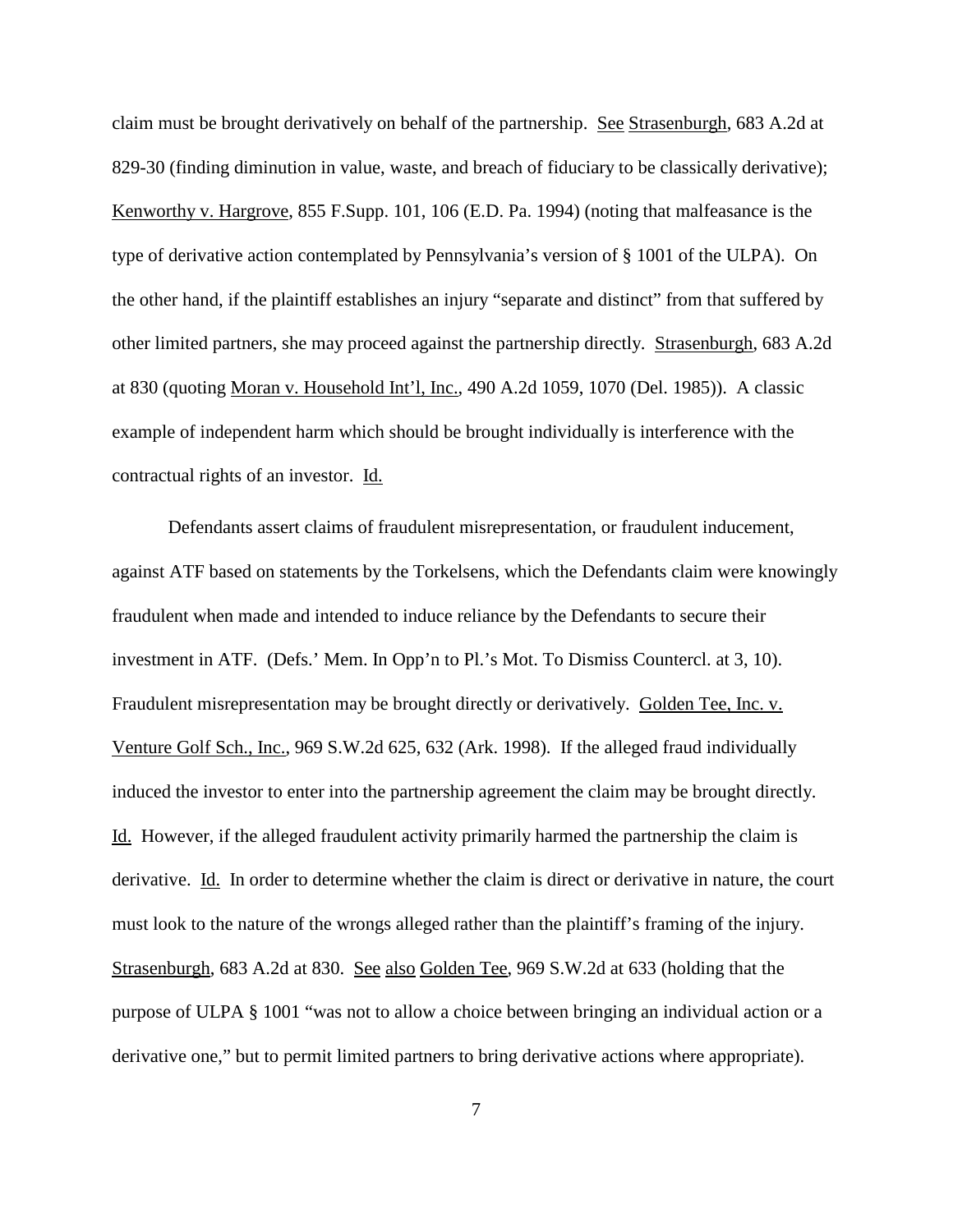In their direct counterclaim against ATF, the Defendants have failed to allege any specific, distinct, or individual injury suffered apart from the partnership itself or the body of limited partners. Defendants' claim that they were induced to invest in ATF based on the representations made by the Torkelsens and ATF's general partner, ATP, that ATF would obtain an SBIC license and operate as such under the rules and regulations applicable to SBICs. (Defs.' First Affirmative Defense ¶ 1). There is no allegation that any specific representations were made to these Defendants by ATF, the Torkelsens, or ATP which were separate and distinct from the general representations made to all potential limited partners contained in the Subscription Agreement and Information Memorandum. Each potential investor, including Defendants, was furnished with copies of the Subscription Agreement, Information Memorandum, and Partnership Agreement before agreeing to become a limited partner in ATF. Upon entering the partnership, through signature to the Subscription Agreement, all limited partners, including Defendants, warranted that they had received and read the Information Memorandum and Partnership Agreement which provided the sole informational basis by which they agreed to subscribe to the ATF limited partnership. All limited partners, including Defendants, warranted through the Subscription Agreement that they had not relied upon any representation or warranty not contained in the informational materials when reaching their investment decisions. Therefore, even if Defendants' allegations that they were fraudulently induced from the outset to enter into the ATF partnership were true, this inducement was not particular to the Defendants, but rather constitutes a fraud perpetrated against the entire body of limited partners and ATF. Therefore, Defendants' claims for fraudulent misrepresentation are derivative in nature, leaving the Defendants without standing to assert their individual claims against ATF.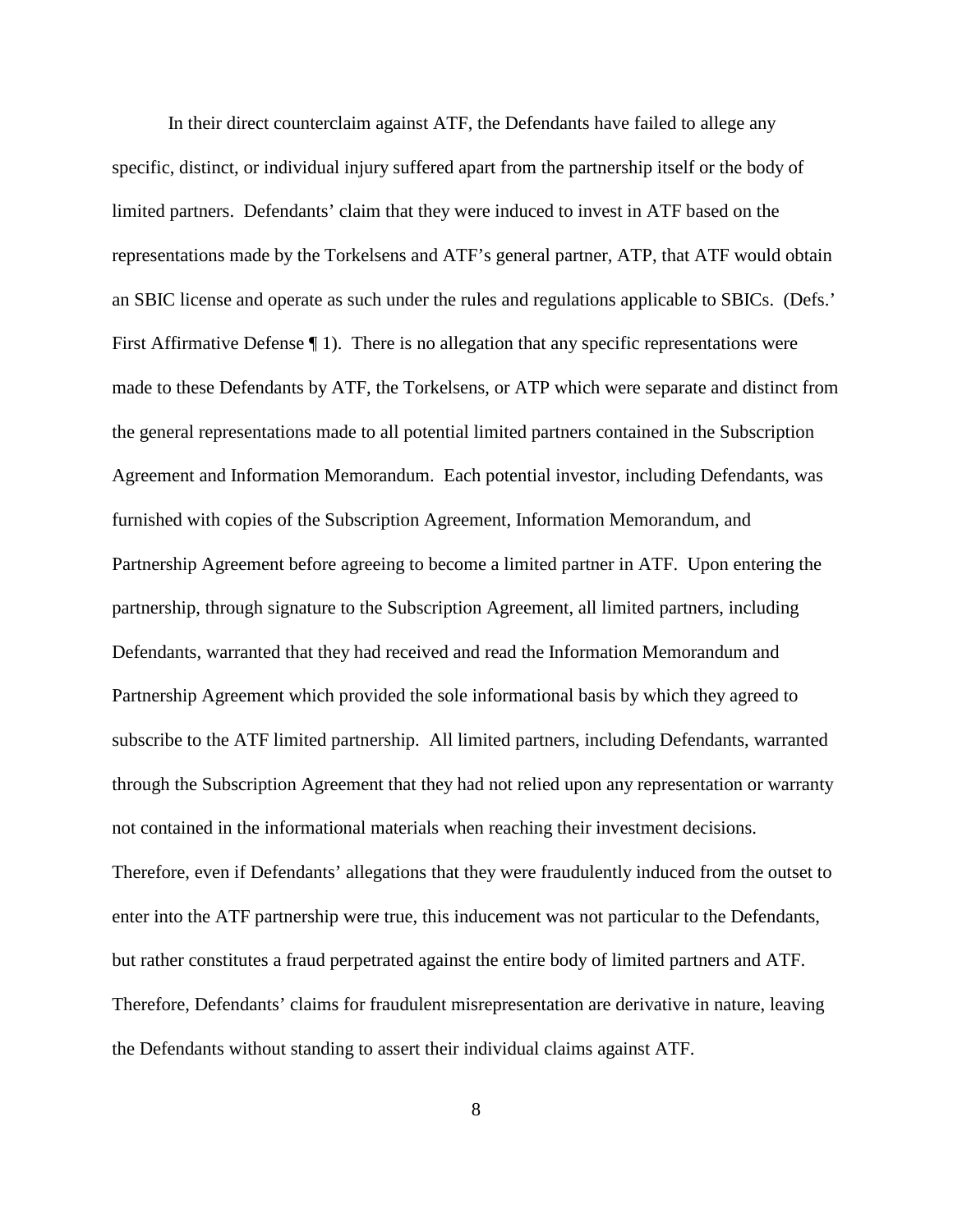Had the Defendants brought their claims derivatively, or were given leave by the court to re-plead, the Defendants' allegations would still fail to establish a claim upon which relief could be granted. Defendants have asserted claims for fraudulent inducement against ATF. However, Defendants' claims are exclusively based on the alleged conduct and representations of the Torkelsens and ATP. The proper action under these circumstances would be for the Defendants to bring a derivative suit, on behalf of ATF and the other limited partners, against the Torkelsens and ATP. In this case, however, the Defendants would not be permitted to maintain an action against the Torkelsens and ATP because that is the purpose and function of the court appointed Receiver.

When limited partners sue the limited partnership or its general partners derivatively they are, in essence, standing in the shoes of the partnership to vindicate its rights. See Bankston v. Burch, 27 F.3d 164, 167 (5th Cir. 1994) (finding that in "such derivative lawsuits, the form of the lawsuit does not obscure its substance: it is the partnership's rights, not the limited partner's, that the lawsuit seeks to vindicate.") (emphasis in original). In this case, the SBA, as Receiver for ATF, was appointed for the specific purpose of defending and pursuing any an all claims and causes of action available to ATF. Therefore, the Receiver, on behalf of ATF, is the proper party to bring a derivative action against the Torkelsens and ATP for malfeasance, self-dealing, and fraudulent misrepresentation. See Sunrise Sec. Litigation v. Jacoby, 916 F.2d 874, 887 (3d Cir. 1990) (holding that "the institution or its receiver is the proper party to sue for the benefit of all depositors and creditors"); In re The Landing, 160 B.R. 820, 823 (Bankr. E.D. Mo. 1993) (finding the Trustee to be the proper party to bring an action on behalf of the estate for the benefit of the creditors).

9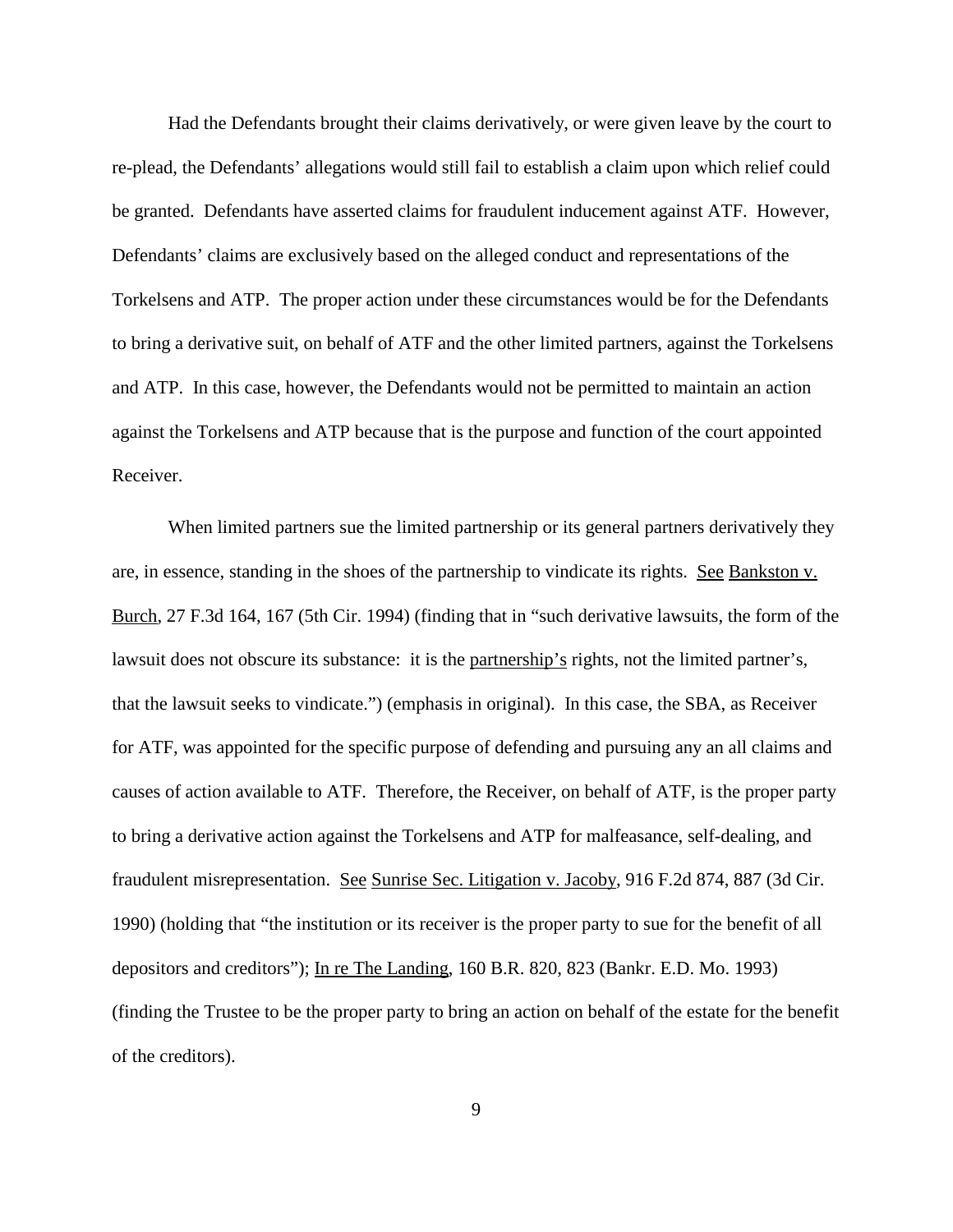To allow the Defendants to pursue a representative action against the Torkelsens and ATP would also frustrate the efforts and obligations of the Receiver to pursue and preserve all claims belonging to ATF and its limited partners. See Sunrise Sec., 916 F.2d at 888 (holding that allowing the plaintiffs to pursue a derivative action would disrupt "the efforts of the FDIC to recover the institution's assets, which were depleted by defendants' mismanagement and wrongdoing, for equitable distribution among all depositors and creditors in accordance with the federal priority scheme.") (emphasis in original); Partnership Equities, Inc. v. Marten, 443 N.E.2d 134, 136 (Mass. App. Ct. 1982) (refusing to allow limited partners to terminate their contractual obligations to make contributions to the partnership because such action would frustrate the partnership's ability to continue as an ongoing entity). Furthermore, a derivative action by the Defendants is unnecessary, and potentially duplicative, given the pending criminal investigation by the United States Department of Justice against John Torkelsen regarding the alleged illegal activities associated with his management of ATF and ATP. See Kenworthy, 855 F. Supp. at 107 (holding that limited partners lack standing to pursue derivative actions given that the general partners were already acting to protect the interests of the partnership).

Defendants have not established an injury separate and distinct from that suffered by ATF or the body of limited partners. Therefore, Defendants lack standing to bring a direct action against ATF for fraudulent misrepresentation. To the extent Defendants had standing to assert a derivative action against the Torkelsens and ATP for fraudulent inducement, the Defendants are not the proper plaintiffs for this action, because that is the charge given to the court appointed Receiver.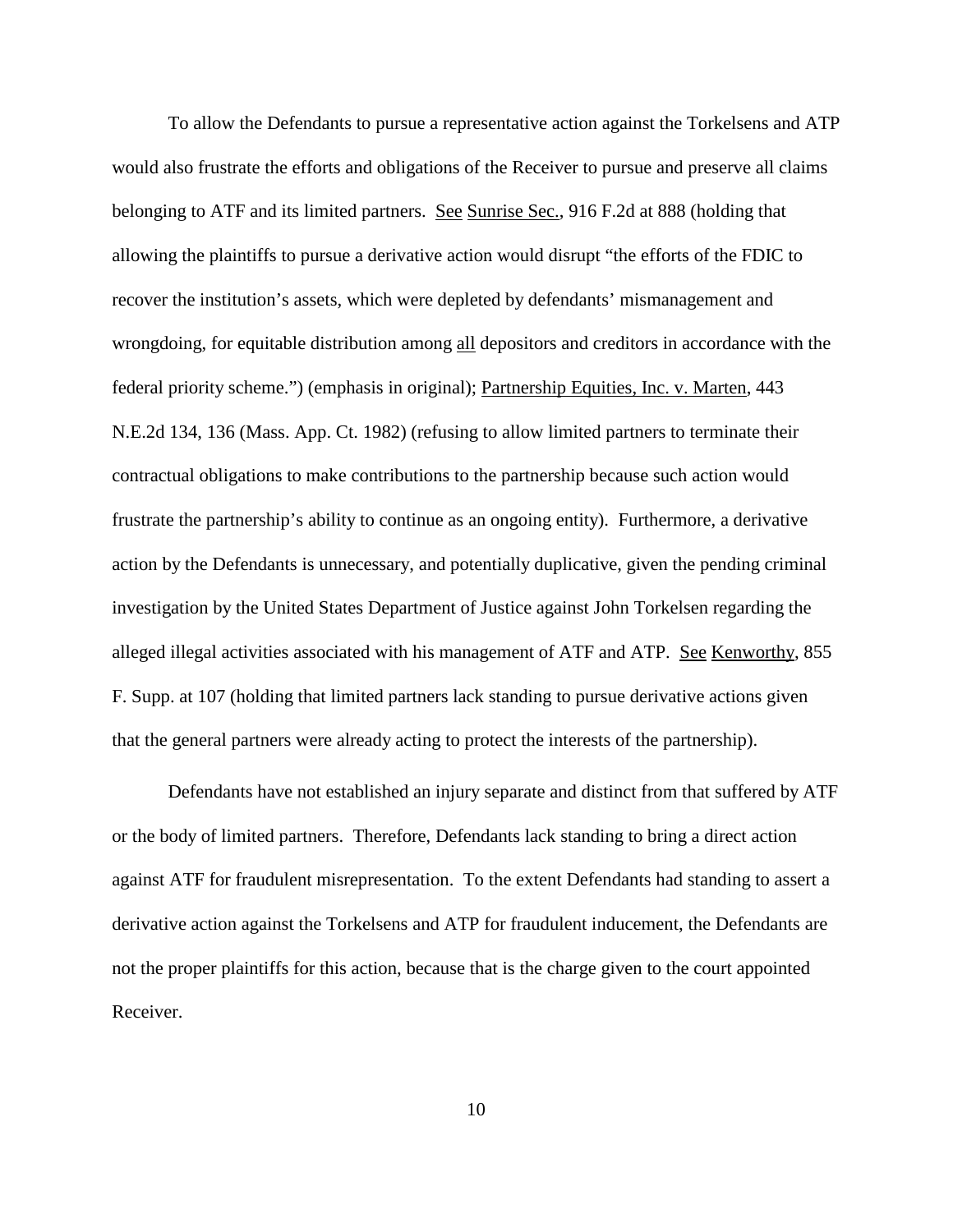# B. Defendants' Negligence Claim Against SBA is Barred by the Federal Tort Claims Act, 28 U.S.C. § 2680

The Defendants also assert a negligence counterclaim against the SBA. Defendants claim that as limited partners of ATF they justifiably relied upon the oversight function of the SBA to ensure that ATF, as a SBIC, was complying with the required rules and regulations applicable to SBICs. (Defs.' Mem. In Opp'n to Pl.'s Mot. To Dismiss Countercl. at 2-3). Defendants maintain that the SBA failed to perform this function adequately and is liable to Defendants for the harms suffered as a result of its negligence. (Id.) The SBA responds that it is not a proper party to this action given its sole capacity as Receiver for ATF. (Mem. Of Law in Supp. Of the Receiver's Mot. To Dismiss Defs.' Countercl. at 11). The court finds that the Defendants' negligence claim against the SBA is barred by the "discretionary function" exception of the Federal Tort Claims Act ("FTCA"), 28 U.S.C. § 2680, requiring dismissal of Defendants' counterclaim.

Pursuant to the "sue or be sued" clause of the Small Business Act, 15 U.S.C. § 634(b)(1), the SBA, as a government agency, enjoys qualified immunity to suits brought against it by private parties. However, claims for monetary damages initiated against a federal agency, which sound in tort, are cognizable exclusively under the Federal Tort Claims Act. 28 U.S.C. § 2679(a). See J.C. Driskill, Inc. v. Abdnor, 901 F.2d 383, 386 (4th Cir. 1990) (holding that "the express authority in section 634(b)(1) for the SBA to sue and be sued permits an award of damages, but does not supplant the status of the FTCA as the sole avenue of relief for tort claimants against the government and its agencies."); DiFillippo v. Quaker State Certified Dev. Co., Inc., CIV.A. No. 87-0074, 1987 WL 11221, at \*2 (E.D. Pa. May 19, 1987) (finding that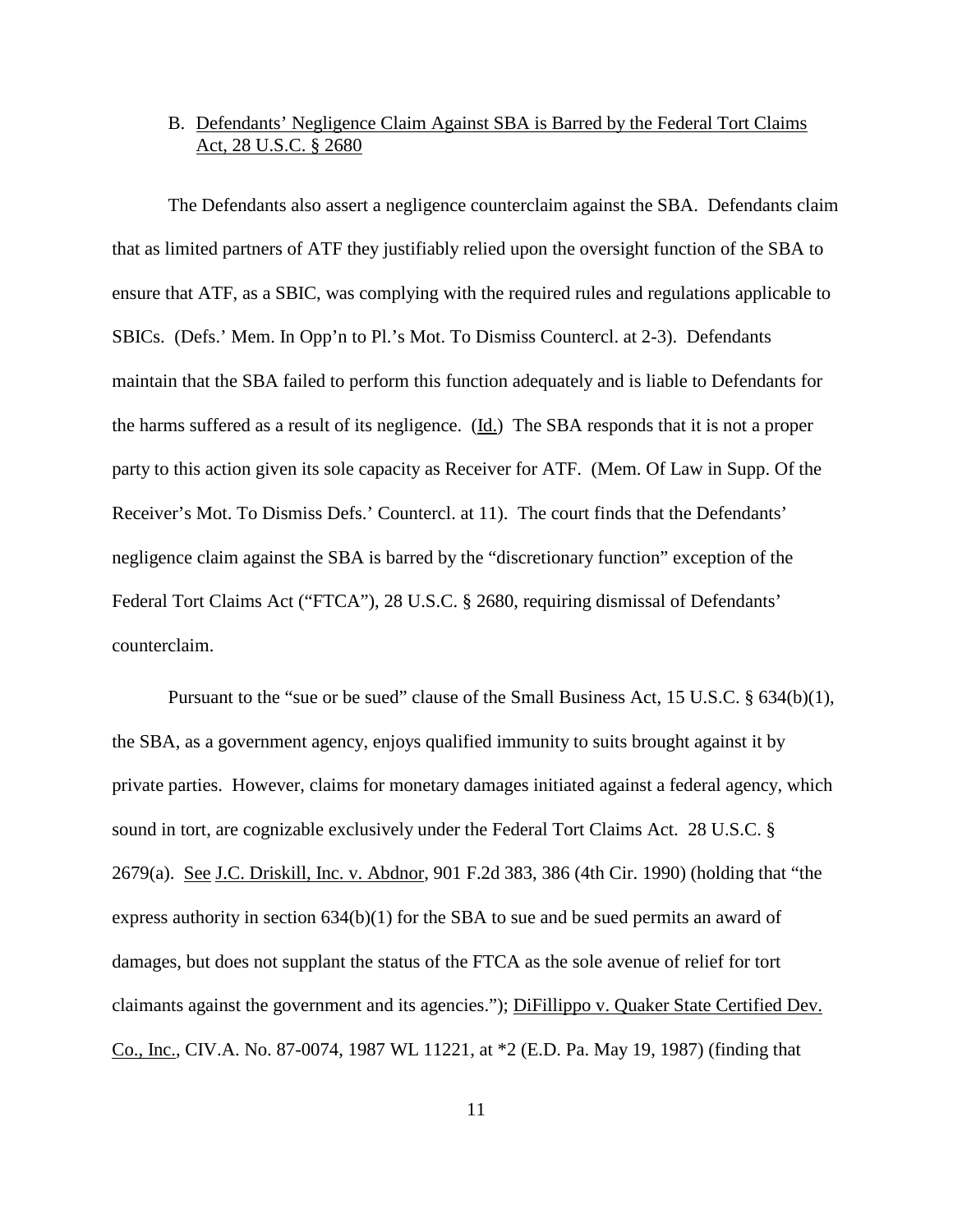"whenever the claims are tort claims the exclusive remedy for such claims is pursuant to the Federal Tort Claims Act").

When bringing a cause of action in tort for money damages against a federal agency, the FTCA requires plaintiffs to file an administrative claim before commencing an action in the district courts. 28 U.S.C. § 2675(a). See Chekroun v. Small Bus. Admin., 32 F. Supp. 2d 514, 515 (D. Conn. 1998) ("FTCA causes of action may be brought into a federal court only if 'the claimant shall have first presented the claim to the appropriate federal agency and his claim shall have finally denied by the agency""). This jurisdictional requirement, however, is waived when redress is sought through a third-party complaint, cross-claims, or counter-claim. 28 U.S.C. § 2675(a). See also DiFillippo, 1987 WL 11221, at \*2 (ruling that plaintiff was not required to present administrative claim to the appropriate federal agency because his third-party complaint qualified as an exception under section 2675(a)). Given that the Defendants have asserted their negligence claim against the SBA as a counter claim, this jurisdictional barrier does not apply.

Nevertheless, the court lacks subject matter jurisdiction over the Defendants' negligence claim because the SBA's alleged failure to oversee the management and functioning of ATF adequately is governed by the "discretionary function" exception of the FTCA. Although the FTCA generally waives sovereign immunity with respect to tort claims, this waiver does not extend to claims based on the discretionary functions of government officials. Section 2680(a) of the FTCA provides that the provisions of the chapter shall not apply to:

> (a) Any claim based upon an act or omission of an employee of the Government, exercising due care, in the execution of a statute or regulation, whether or not such statute or regulation be valid, or based upon the exercise or performance or the failure to exercise or perform a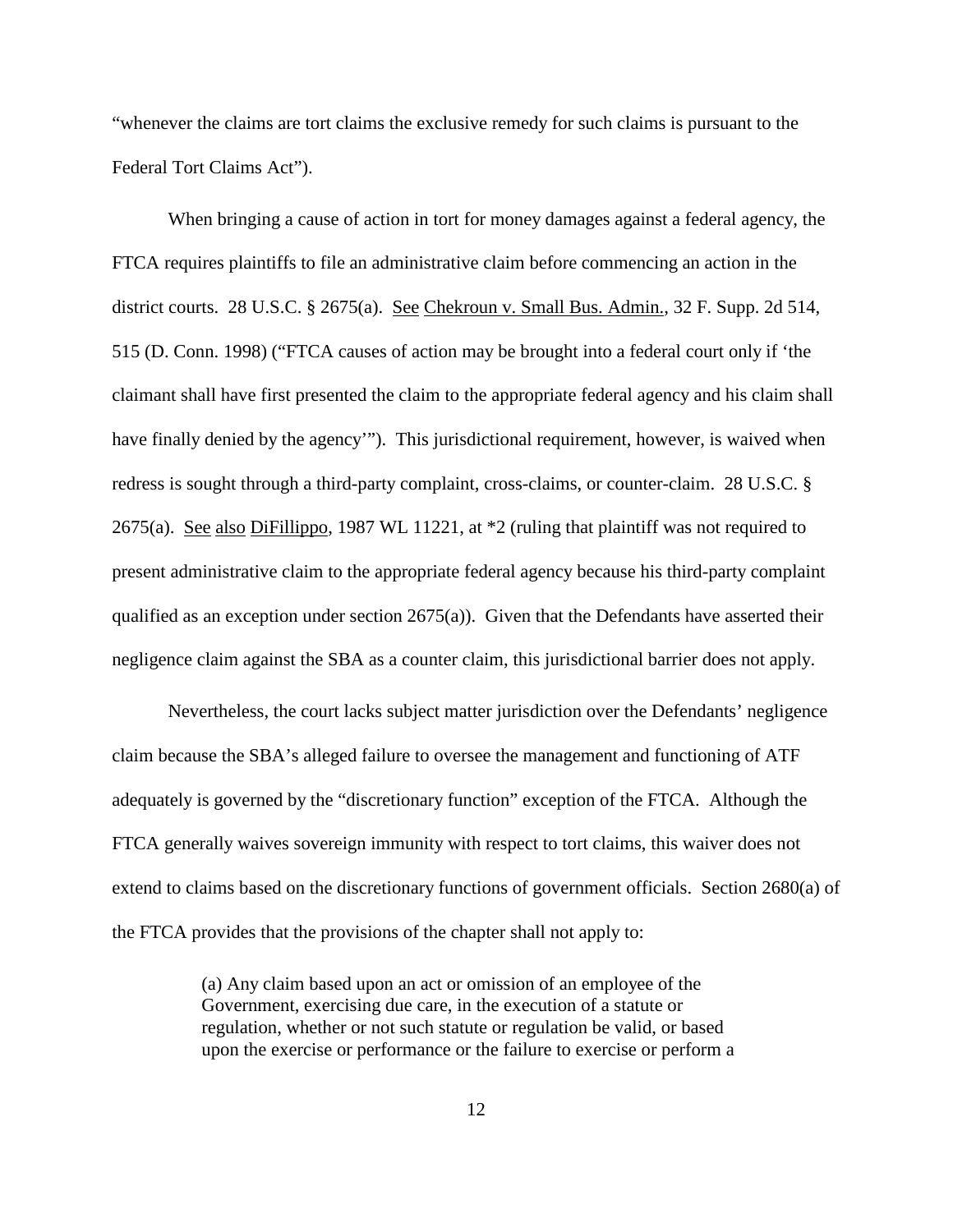discretionary function or duty on the part of a federal agency or an employee of the Government, whether or not the discretion involved be abused.

In determining whether an alleged act or omission is governed by the discretionary function exception, the court looks first to whether the challenged governmental action is a product of judgment or choice. Berkovtiz v. United States, 486 U.S. 531, 536 (1988). If the conduct is a product of judgment or choice, the court then must determine whether the decision was grounded in considerations of public policy. Id. at 537. When looking to the public policy considerations of the agency action "it must be presumed that the agent's acts are grounded in policy when exercising that discretion." United States v. Gaubert, 499 U.S. 315, 324 (1991).

Here, the complained of acts involve the SBA's administrative decisions regarding discovered irregularities at ATF. The SBA's decision when and how to proceed after the SBA discovered irregular activities at ATF, was a decision committed to the sound discretion of the agency. The third circuit has recognized that agency "[d]ecision making as to investigation and enforcement, particularly when there are different types of enforcement action available, are discretionary judgments." Bernitksy v. United States, 620 F.2d 948, 955 (3d Cir. 1980). See also General Pub. Util. Corp. v. United States, 745 F.2d 239, 245 (3d Cir. 1984) ("The extent and scope of an investigation remains a matter of the agency's discretion."); DiFillippo, 1987 WL 11221, at \*4 (holding that SBA employee's act of reviewing and approving loan applications was a function not limited to a routine ministerial procedure but was a task that required the exercise of discretion and judgment in determining the appropriateness of a particular loan, which required the consideration of all information in their possession). The Defendants have not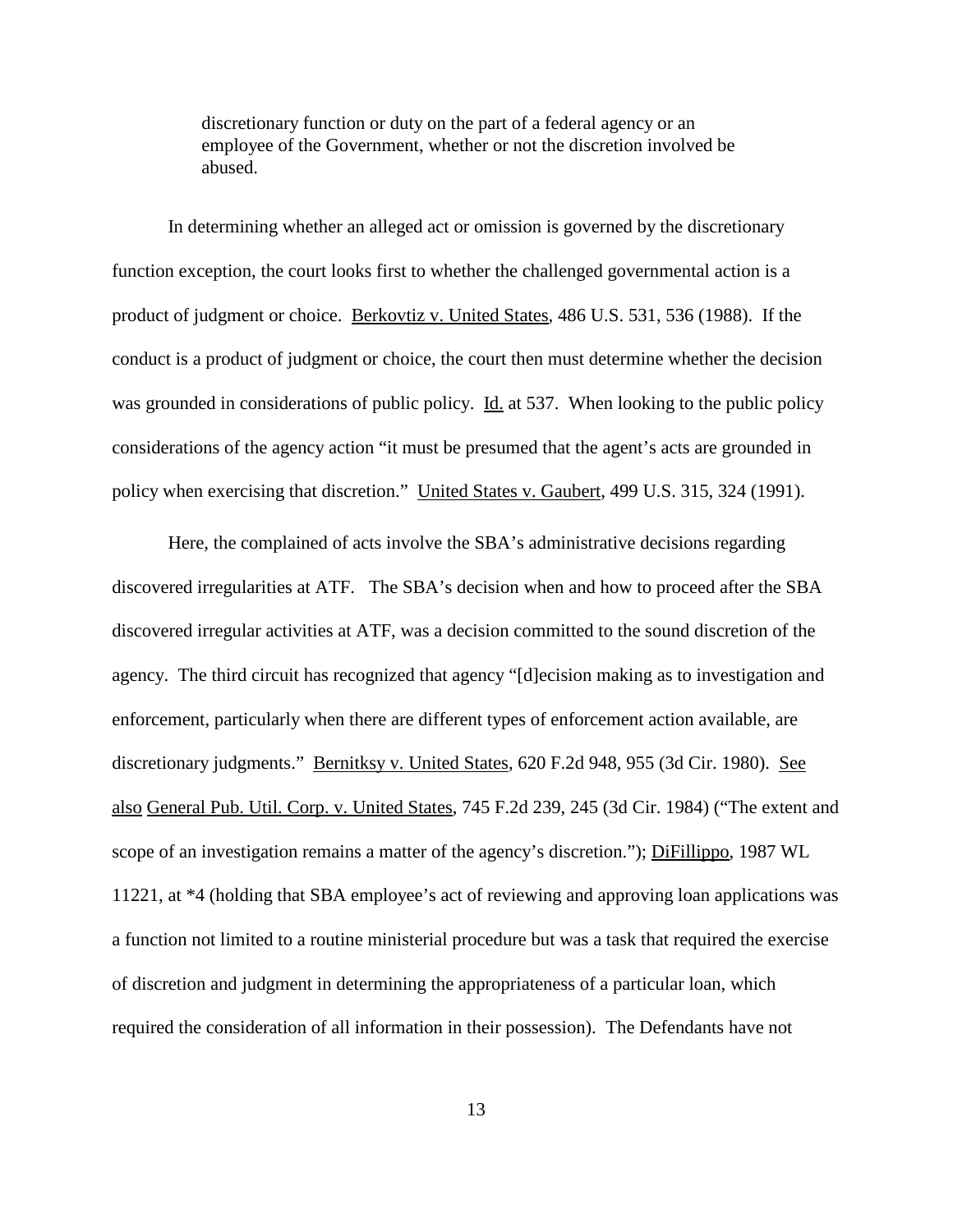alleged, nor could they, that the SBA has failed to take action regarding the illegal activities of the Torkelsens and ATP. Therefore, their negligence claim rests solely on the question of the timing of the SBA's action. This is a matter squarely within the discretion of the agency and this court cannot engage in judicial second guessing of the SBA's administrative decisions. See Gaubert, 499 U.S. at 323.

## **V. Conclusion**

For the foregoing reasons, the SBA's Motions to Dismiss Defendants' Counterclaims are granted.

An appropriate Order follows.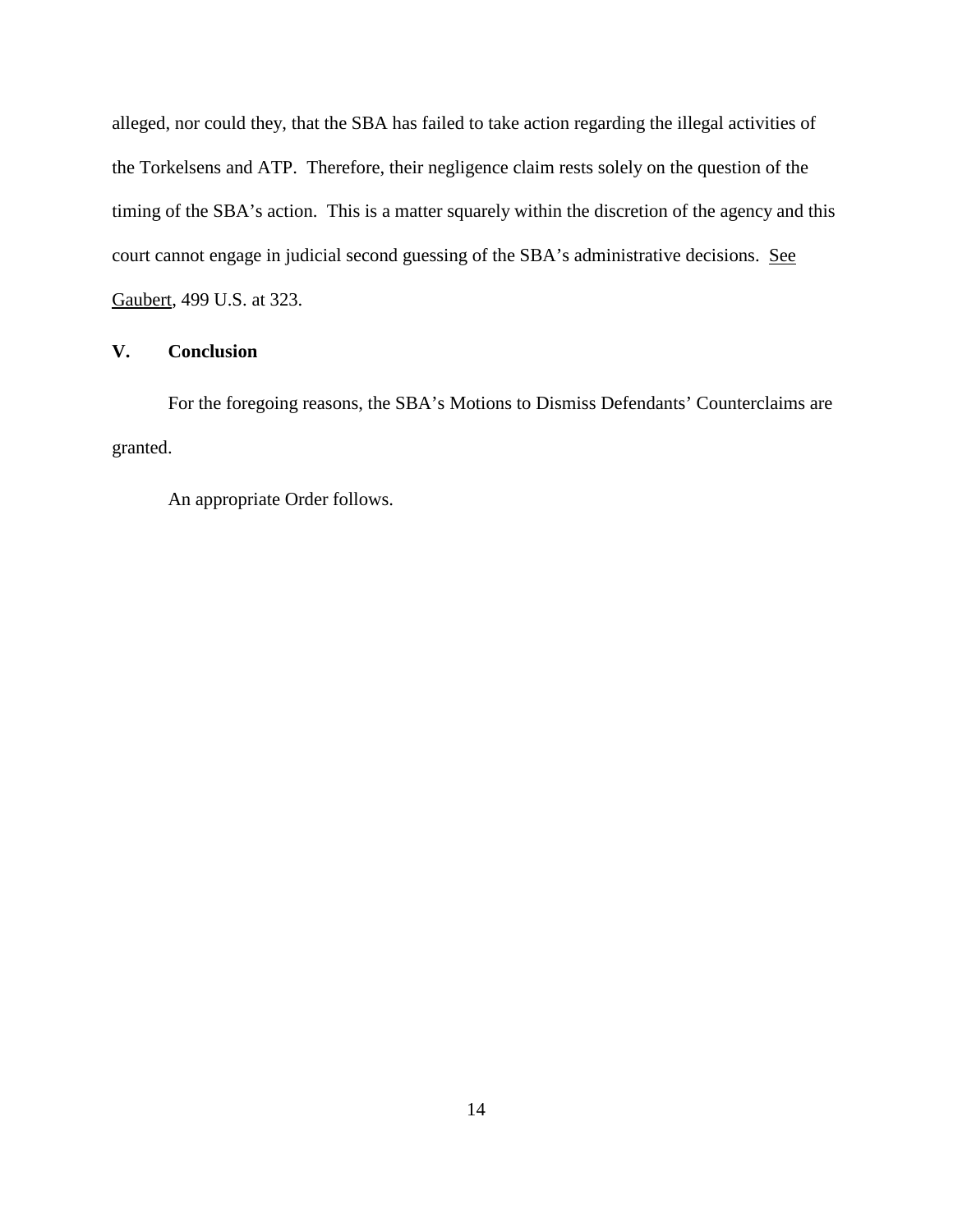# THE UNITED STATES DISTRICT COURT

# FOR THE EASTERN DISTRICT OF PENNSYLVANIA

|                           | <b>CIVIL ACTION</b> |
|---------------------------|---------------------|
|                           |                     |
| $\ddot{\cdot}$            |                     |
|                           |                     |
| $\mathbb{R}^{\mathbb{Z}}$ | NO. 03-5982         |
|                           |                     |
|                           |                     |
|                           |                     |
|                           |                     |
|                           |                     |
|                           |                     |
|                           |                     |

# **ORDER**

AND NOW, this 17th day of November, 2004, upon consideration of the Receiver's Motion to Dismiss Defendants' Counterclaims pursuant to Fed. R. Civ. P. 12(b)(6), it is hereby